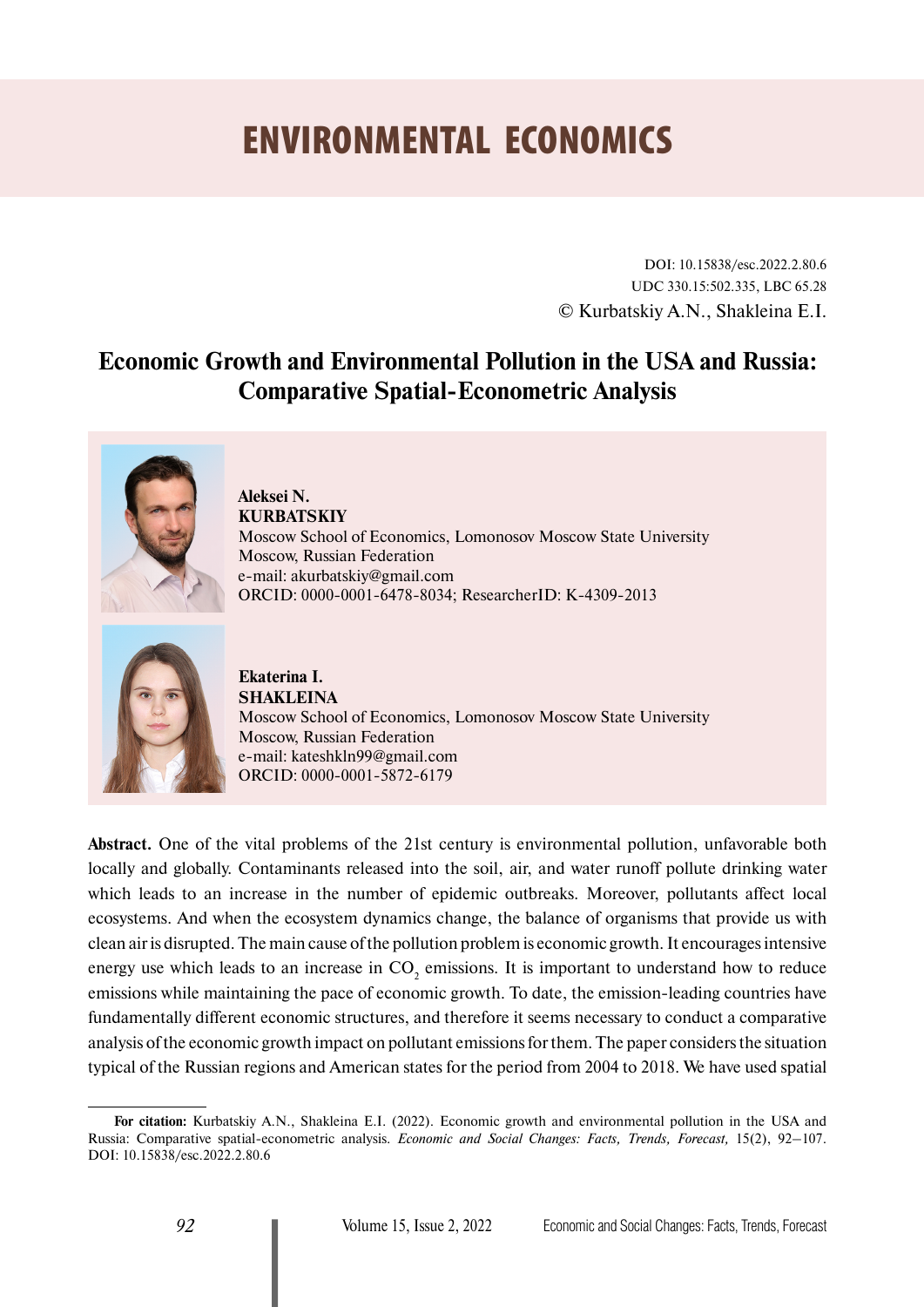econometric models to identify dependencies. The paper proves the existence of spatial correlation in the level of pollutant emissions in Russia's regions and American states. We have confirmed the hypothesis that the dependence of emissions on economic growth in Russia's regions has the form of an inverted U-shaped curve. The value of the GRP turning point, after reaching which the level of pollutant emissions will decrease, has shown that only in ten Russia's regions, with GRP growth, emissions are reduced, and most regions are on the increasing part of the curve. For the United States, the estimates obtained are not significant, which proves the paramount importance of the structure of the country's economy in the issue of the relationship between environmental pollution and economic growth.

**Key words:** pollutant emissions into the atmosphere, economic growth, Kuznets ecological curve, spatial econometrics, Moran's index.

#### **Acknowledgment**

The reported study was funded by the Russian Science Foundation, grant 20-68-47030 "Econometric and probabilistic methods for analyzing complex financial markets".

#### **Introduction**

Economic growth is one of the most important characteristics of social production in any economic system. After the industrial revolution, the countries of the world are striving to achieve ever higher rates of economic growth through the use of existing including non-renewable, natural resources (Jian et al., 2019). This leads to forest destruction, disappearance of rivers, sea pollution, decrease in drinking water quality, large-scale changes in land use, increase in greenhouse gas emissions, especially carbon dioxide  $(CO_2)$ , which plays an important role in global warming and ozone layer destruction<sup>1</sup>. It is worth noting that the saturation of carbon dioxide in the Earth's atmosphere over the previous 150 years has increased from 280 to 400 ppm (particles per million), such a high level has not been observed over the previous 400 thousand years<sup>2</sup>. During the 20th century, the average global surface temperature increased by 0.6 °C, sea level rose by 10–20 cm, snow cover and ice extent decreased by 10% (Canas

et al., 2003). Thus, at present, humanity faces two most important tasks – sustainable economic development and environmental conservation.

Economic progress, carried out through progressive economic development, is one of the factors in the country's development and represents economic growth, characterized by the following indicators: growth of gross domestic product and per capita income, growth of industrial production and labor productivity, changes in the social structure and the economy as a whole, the availability of sales markets and others (Zhuravleva et al., 2017). At the same time, carbon monoxide emissions into the atmosphere have an impact on economic growth. Accordingly, in order to achieve sustainable development, we should take into account the relationship between economic activity and environmental quality (Shikwambana et al., 2021).

The most widely used method of analyzing the relationship between economic growth and environmental pollution is the environmental Kuznets curve, an inverted U–shaped dependence of emissions on economic growth, considered in the work (Grossman, Krueger, 1991).

<sup>&</sup>lt;sup>1</sup> Intergovernmental Panel on Climate Change (IPCC). AR5 synthesis report: Climate change 2014.<br><sup>2</sup> Intergovernmental Panel on Climate Change (IPCC).

AR5 synthesis report: Climate change 2015.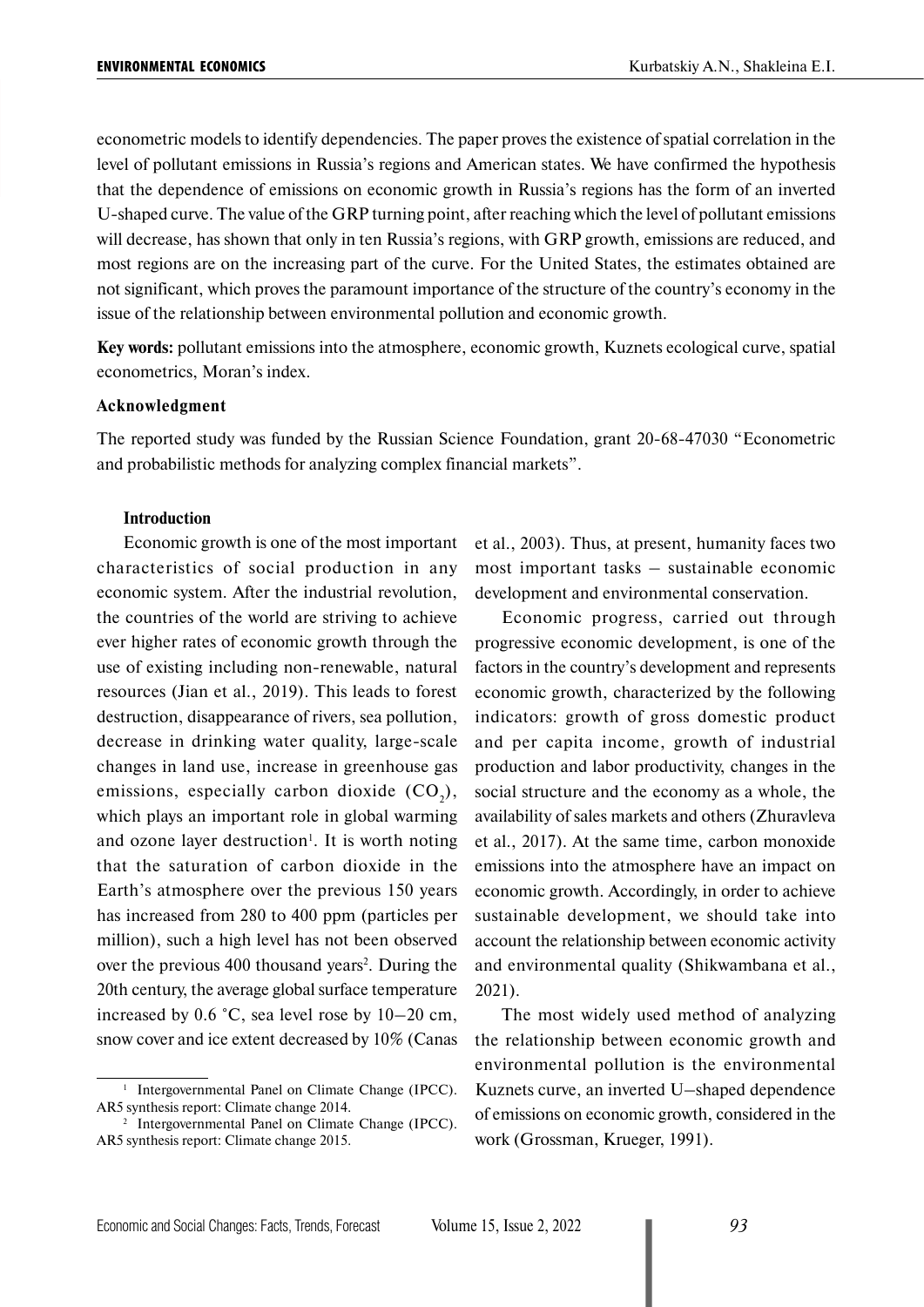The environmental Kuznets curve (EKC) was presented in the World Development Report (1992) as a relationship between the concentration of sulfur dioxide in the environment and GDP per capita in 47 cities, located in 31 countries<sup>3</sup>. The EKC corresponds to an inverted U-shape of the relationship between income and concentration of sulfur dioxide.

The theory of the environmental Kuznets curve is based on the effect of the transition from agricultural to industrial production. As industrial production in urban areas becomes more intense, environmental pollution increases. With an increase in the income level, heavy industry is gradually being phased out in favor of more hightech production. This transition should reduce environmental pollution. Thanks to high-tech and efficient production, emissions are reduced and the demand for a clean environment from consumers increases, and there is also a high political interest in the environment well-being (Dinda, 2004).

In the work, we will carry out a comparative analysis of the issue of the relationship between emissions and economic growth on the example of the USA and Russia. According to the World Bank, the United States and Russia occupy the leading places in terms of pollutant emissions per capita, ahead of China, the European Union and India<sup>4</sup>. The USA is one of the most developed economies in the world, Russia is an emerging market country, and therefore, the economic model of their GDP formation is different. However, at the same time, according to the level of pollutant emissions per capita, the countries are located in neighboring positions. Thus, due to the urgency of the environmental pollution problem for Russia and the USA, the purpose of the study is to conduct a comparative analysis of the relationship between emissions and economic growth on the regional data of Russia and the USA.

To achieve this purpose, we have solved the following research tasks: we have carried out a comparative analysis of environmental problems in Russia and the United States, estimated spatial correlation in terms of pollutant emissions on regional data for the United States and Russia, tested the hypotheses about the existence of the Environmental Kuznets Curve in the two countries at the regional level, identified factors of reducing the environmental burden, and noted development trends environmental politics in the USA and Russia.

Further, it is necessary to note the works that served as a starting point for our research.

#### **Literature review**

Quite a lot of books and articles have been devoted to the topic of the relationship between the pollution level and economic growth. For example, the hypothesis of this relationship was tested in 217 countries for the period from 1990 to 2014 (Kudryavtseva et al., 2017). The problem of carbon dioxide emissions is one of the most urgent, which is also reflected in the Kyoto Protocol (1997). That is why the level of carbon dioxide  $(CO_2)$  emissions was taken as a measure of environmental pollution. The researchers have confirmed the hypothesis of the existence of an inverted U-shaped dependence of economic growth on emissions. Thus, there is a critical turning point between the positive and negative nature of the economic growth dependence on the  $CO_2$  emissions level. At the same time, the hypothesis is accepted for developing countries, for developed countries the dependence is linear negative. To test the hypothesis, we have used the following equation specification:

$$
\text{Ln } y_{it} = \alpha + \rho \times \text{ln} y_{i, t-1} + x'_{it} \times \beta + y_1 \times \text{CO}_{2it} +
$$
  
+ 
$$
y_2 \times \text{CO}_{2it}^2 + h_i + \varepsilon_{it}, \tag{1}
$$

where  $y_{it}$  – GDP per capita,

x<sub>it</sub> – matrix of regressors,

 $CO<sub>2it</sub>$  – carbon dioxide emissions,

h*i –* individual country effects.

<sup>3</sup> World Bank. World development report 1992: Development and the environment. 4 Available at: https://data.worldbank.org/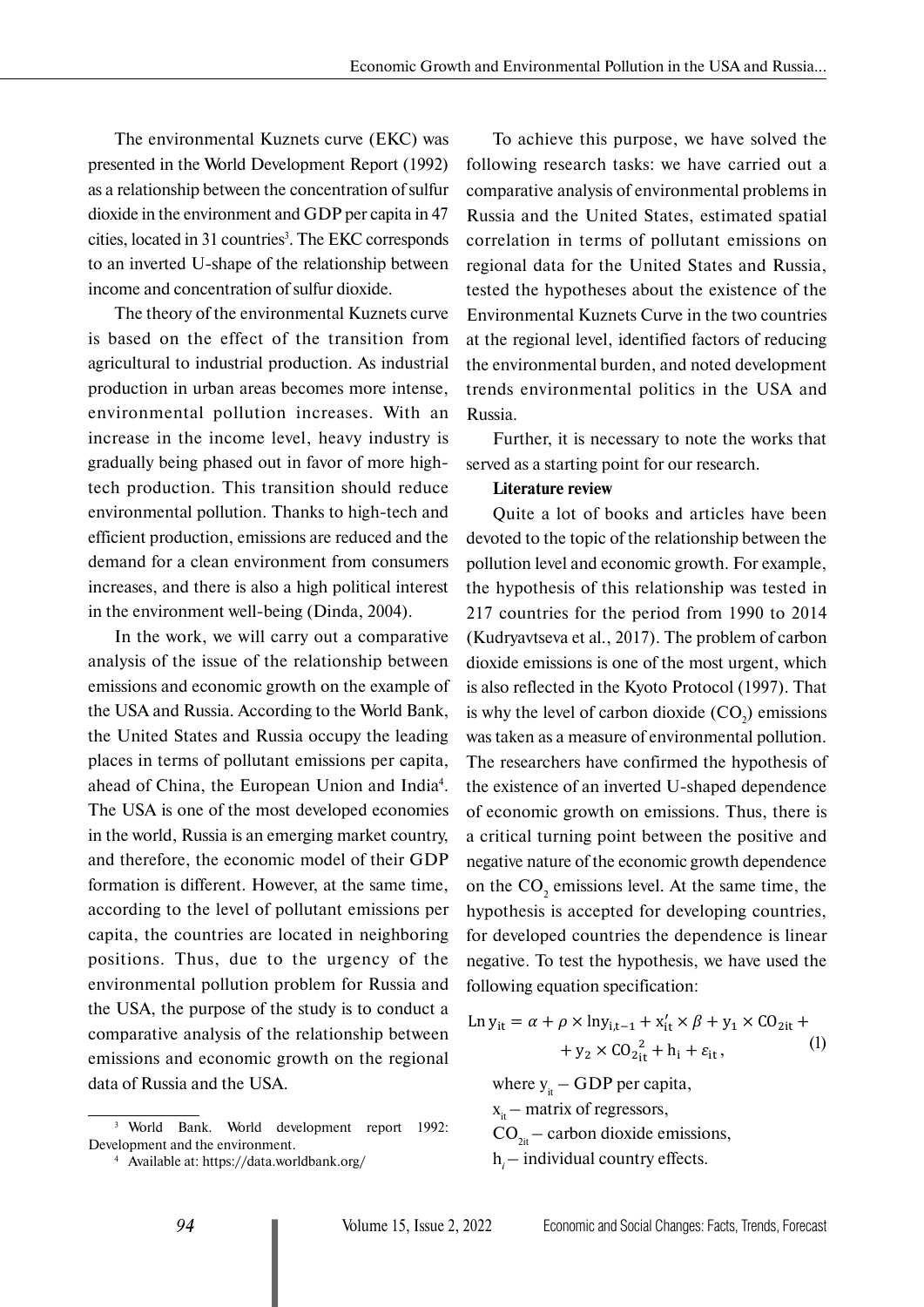It is also worth noting that the generalized moment method, proposed by (Arellano, Bond, 1991) and used to evaluate dynamic panel data models, was chosen as a method for econometric analysis. We should note that the method allows obtaining reliable and consistent estimates of the coefficients. Based on the results obtained, the authors of the article (Kudryavtseva et al., 2017) established the existence of relationship between the pollution level and economic growth.

There are works that investigate the hypothesis of the existence of the environmental Kuznets curve and its turning point on the data for Russia. For instance, the hypothesis was tested for the period from 1998 to 2013 in the work (Yang et al., 2017). The pollutant was the volume of greenhouse gas emissions. In this paper, the authors considered emissions from energy consumption, industrial production, agricultural production and inorganic emissions, and also estimated specific emissions from ferrous metallurgy, primary aluminum production and cement production. The presence of an inverted U-shaped relationship between GDP per capita and economy-related greenhouse gas emissions per capita has been verified. The EKC model, used in this study, looks like:

$$
Y = \alpha + \beta X + \gamma X^2 + \varepsilon \,, \tag{2}
$$

where  $Y$  – environmental change indicator, X *–* indicator of economic development (GDP per capita in USD in 2005),  $\alpha$ ,  $\beta$ ,  $\gamma$  – X coefficients.

We have noted that from 1998 to 2008, the total volume of greenhouse gas emissions gradually increased from 2,230 to 2,605 million tons of  $CO<sub>2</sub>$ , annually by 1.6%. The obtained results have confirmed the hypothesis of the environmental Kuznets curve. Based on the calculations, we assume that Russia will reach a turning point in 10 years with the stability of economic growth rate.

The problem of the relationship between carbon dioxide emissions and energy consumption, real income, international trade, level of education and urbanization was considered on the basis of Russian data from 1991 to 2016. An empirical dependence of the volume of  $CO_2$  emissions on other factors is constructed (Ketenci, 2018). The paper confirmed the hypothesis of the environmental Kuznets curve, according to which environmental pollution decreases after reaching a certain income level.

We have used an autoregressive model with a distributed lag to assess short-term and long-term relationships. It is worth noting that this model allows analyzing the impact of shocks of independent variables on the dependent one using dynamic coefficients (analogy with the functions of impulsive response in VAR models). Based on the results obtained, we have concluded that real incomes, energy consumption, level of education and urbanization affect the carbon emissions level, and trade openness is an insignificant factor.

Also, the economic impact issue on the environment was considered in the work (Druzhinin et al., 2018). The authors have analyzed the relationship between emissions and economic development in the case of Russia and Finland for the period  $1990-2017$ . At the same time, the SO<sub>2</sub> indicator was taken into account. The paper used a multiplicative function linking economic and environmental indicators:

$$
E(t) = A(t) \times X_1^{\mu}(t) \times X_2^{-\eta}(t) \times X_3^{\nu}(t), \quad (3)
$$

where  $E(t)$  – environmental indicator under study (environmental impact  $-$  ratio of SO<sub>2</sub> emissions to GDP);  $X_j(t)$  – factors,  $A(t)$  – neutral environmental progress (it shows a decrease in the pollution rate due to factors, not included in the equation, primarily structural shifts);  $\mu$ ,  $\eta$ ,  $\nu$  – constant parameters (factorial elasticities);  $t$  – year.

It is worth noting that the indicators of the dynamics of investments in fixed assets, new construction, modernization, air protection, machinery and equipment and the share of industry in GDP were used as independent variables in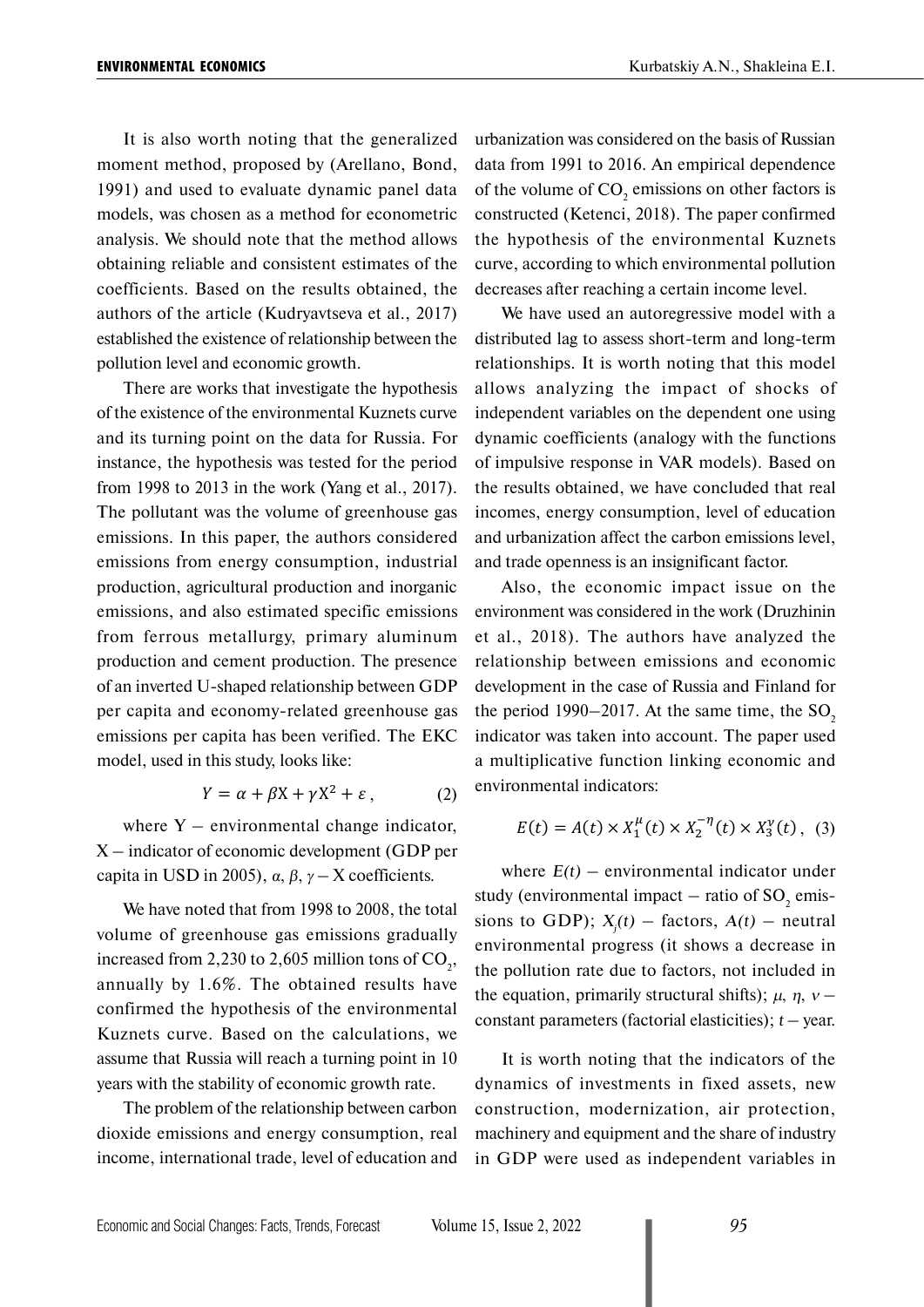relation to the Russian Federation. As a result, we have revealed that an increase in the share of industry in GDP by 1% leads to an increase in the ratio of  $SO_2$  emissions to GDP by 0.15%, an increase in cumulative investments in atmospheric air protection by 1% leads to a decrease in the ratio of SO<sub>2</sub> emissions to GDP by 0.15%, an increase in investments in machinery and equipment by 1% has an impact on reducing the ratio of  $\mathrm{SO}_2$  emissions to GDP by 0.32%.

As independent variables in the model for Finland, the indicators of the dynamics of industrial production, investment in the economy, air protection, machinery and equipment, and the share of industry in GDP in the pre-crisis (1996– 2008) and post-crisis (2009–2015) periods are taken. We have found that an increase in the share of industry in GDP by 1% leads to an increase in the ratio of  $SO_2$  emissions to GDP by 2.35%, an increase in cumulative investments in atmospheric air protection by 1% leads to a decrease in the ratio of  $SO_2$  emissions to GDP by 0.39%, in the first period, an increase in investments in the economy by 1% led to a decrease in the ratio of emissions  $SO_2$  and GDP by 1.08%, in the second period, an increase in investment in machinery and equipment by 1% contributed to a decrease in the ratio of  $SO<sub>2</sub>$ emissions to GDP by 1.07%.

The environmental impact on economic growth has recently attracted the researchers' attention. Environmental pollution has a negative impact on labor productivity. Accordingly, some works consider the following problems: the consequences of economic development for the environment and climate change impact on the development of certain economic sectors. For example, one of the articles studied the problem of the relationship between emissions of harmful substances from stationary sources and economic growth on the example of Russia and its regions for the period 2000–2011 (Druzhinin, Shkiperova, 2014). The authors have concluded that economic growth leads

to an increase in greenhouse gas emissions, while modernization and structural shifts in the economy reduce them by 4.9% annually.

For the regions, calculations were carried out using linear and multiplicative functions. The results showed that the EKC hypothesis on greenhouse gas emissions and harmful substances coming from stationary sources is not confirmed for most Russia's regions. The authors conclude that most of the regions, according to the main indicators of environmental load, are far from the maximum position on the EKC and potential economic growth may be accompanied by increased environmental degradation.

Next, we will consider the problem of the relationship between pollutant emissions, energy consumption and economic development on the example of the BRICS countries for the period 1971–2005 (for Russia it is 1990–2005) (Pao, 2010). The article has revealed that in the long term there is a relationship between emissions, energy consumption and output for the BRICS countries. In the long term, the elasticity of energy consumption is statistically significant and is estimated higher for each of the four countries. This elasticity means that energy consumption is highly sensitive to changes in emissions. The results obtained confirm the hypothesis of the environmental Kuznets curve, according to which emissions increase along with the actual production volume, stabilize and then decrease. Consequently, after reaching a critical production level, an increase in output can lead to a reduction in emissions and a growth in demand for environmental quality. The authors have shown that energy consumption and real production complement each other, and environmental degradation has only an accidental impact on economic growth. Thus, the best environmental policy is to raise investments in energy supply, increase energy efficiency, and activate energy conservation policies to reduce unnecessary energy losses.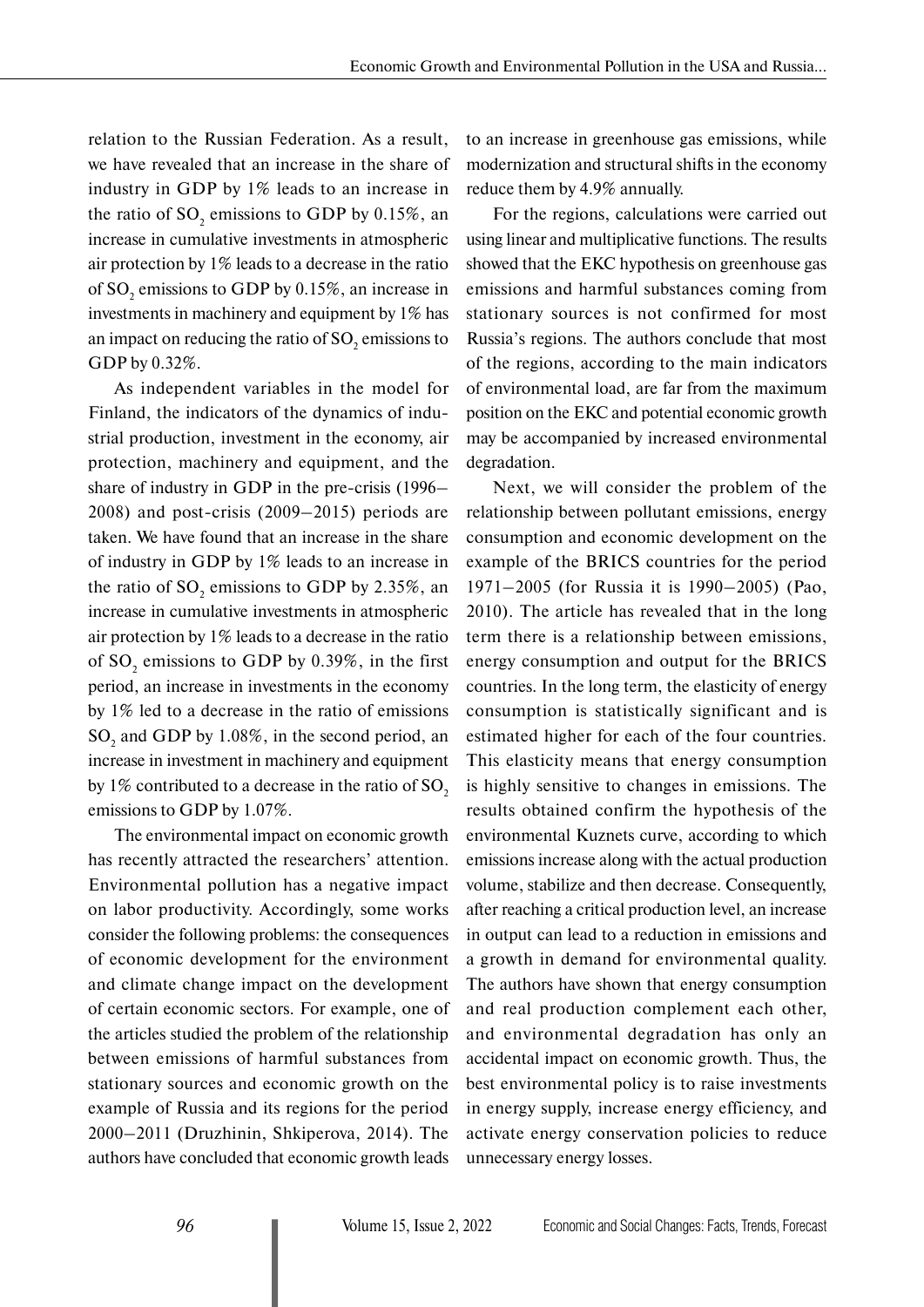It is also worth noting that this problem has been investigated on the example of the United States of America taking into account energy consumption. For instance, the article (Soytas, et al., 2007) studied the impact of energy consumption and output on  $CO_2$  emissions for the period from 1960 to 2004. We should emphasize that earlier studies mainly focused on verifying the existence of the Kuznets curve without taking into account energy consumption. The work (Motrenko, 2011) considered the Granger causality between income, energy consumption and  $CO<sub>2</sub>$  emissions including labor and gross fixed capital accumulation.

The researchers conclude that income is not the cause of  $CO_2$  emissions in the USA in the long run, unlike energy consumption, so America should not reduce income to decrease emissions. It is worth emphasizing that an important aspect is the reduction of energy consumption. The authors note the absence of causal relationship between energy consumption and income and conclude that in the United States, reducing energy consumption can be considered as a serious environmental policy that does not harm long-term prospects for economic growth (Soytas et al., 2007).

The problem of the relationship between environmental pollution and economic growth in the case of Russian data taking into account three different types of pollutants  $(CO_2, SO_2, NO_2)$  was carried out in the work (Mihalishchev, Raskina, 2016). The research has reviewed the information database of 79 entities of the Russian Federation from 2000 to 2013, and tested the hypothesis of the EKC existence.

Attention was paid to the indicator characterizing the socio-economic situation, GRP per capita, indicators of nitrogen dioxide, sulfur dioxide, carbon oxides were considered as characteristics of the ecological level. In order to assess the impact of external factors and the variability of the economic environment, the Gini coefficient and the share of the contribution of the industry's added value to the total GRP are integrated into the model. As a result, the econometric model has the following form:

$$
Y_{it} = \alpha_i + \beta_1 X_{it} + \beta_2 X_{it}^2 + \beta_3 X_{it}^3 + \beta_4 GINI_{it} + (4) + \beta_5 STRUCT_{it} + \varepsilon_{it},
$$
  
where  $i = 1, ..., N$  – regions,

 $t = 1, ..., T - years$ ,  $GINI - Gini$  coefficient,

*STRUCT* – vector of variables responsible for the GRP structure.

The results obtained through modeling allowed formulating the following conclusions:

– only a small part of Russia's entities is outside the area of the ascending Kuznets curve;

– reduction of emissions is accompanied by an increase in inequality (Gini coefficient)

– econometric insignificance of the unproductive GRP sector is fixed.

Summarizing, we can note that the socioeconomic situation of Russia's entities is characterized by low stability in the long term and does not significantly contribute to reducing the environmental pressure exerted.

Thus, we understand that the work on the relationship between  $CO<sub>2</sub>$  emissions and economic growth is relatively controversial and contradictory. They do not consider the spatial autocorrelation of factors at the regional level including environmental pollution factors and regional incomes.

Most studies have used panel data to analyze the relationship between economic development and environmental pollution in relation to a group of developed and/or developing countries. But for a correct assessment, it is necessary to take into account spatial correlations, especially for large countries.

There are several works which use spatialeconometric models. So, in the article (Xu et al., 2018), the problem was investigated on the example of 30 provinces of China for the period 2000–2012. To test the EKC hypothesis, the following equation was used: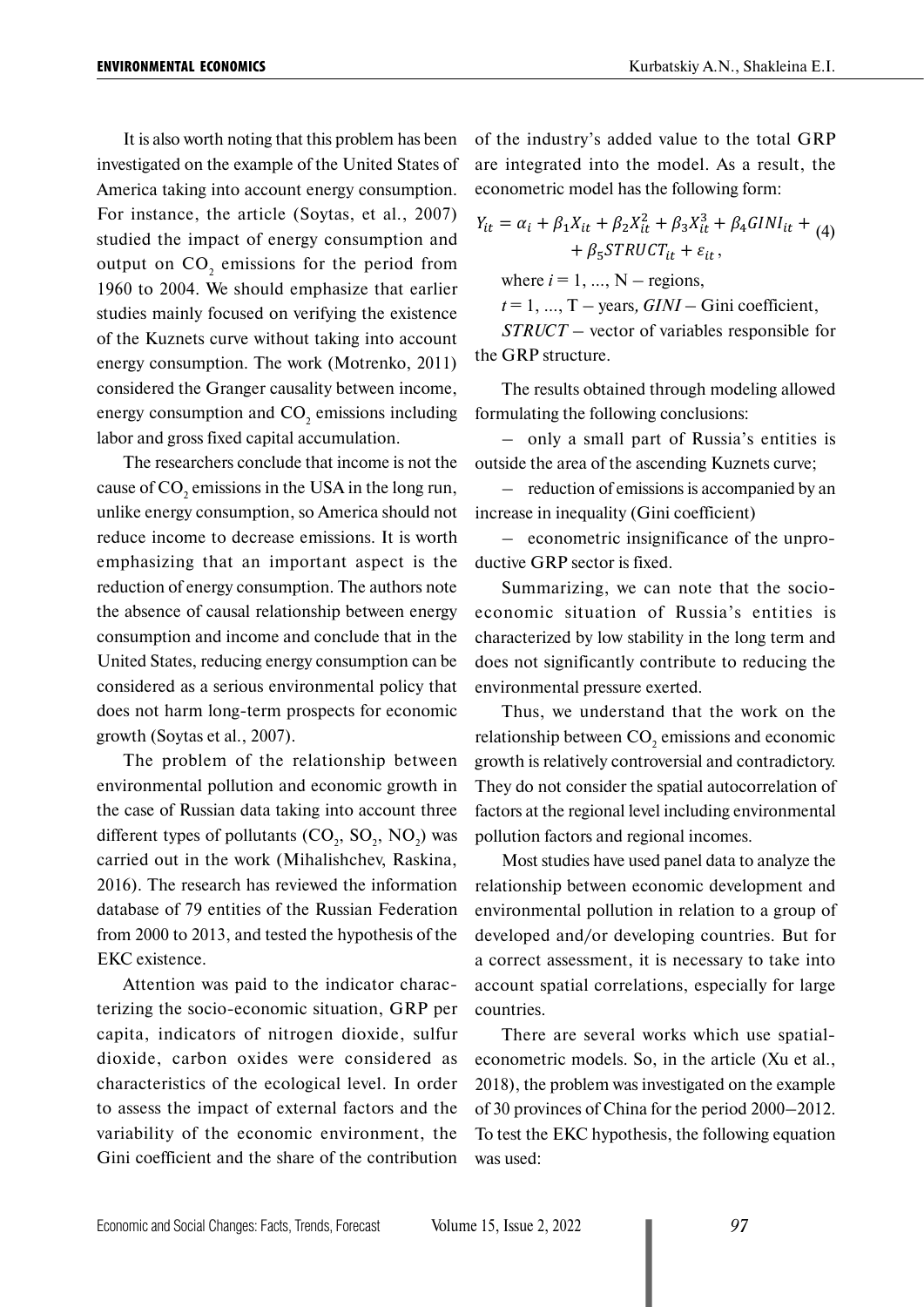$$
\ln CE_{it} = \alpha_0 + \alpha_1 \ln EG_{it} + \alpha_2 \ln EG_{it}^2 +
$$
  
+  $\alpha_3 \ln PSI_{it} + \alpha_4 \ln UR_{it} + \varepsilon_{it}$ , (5)

where CE – carbon emissions expressed in tons, UR – urbanization level, expressed as a percentage, EG – gross domestic product per capita, expressed in 100 000 Yuan/ $km^2$ ,  $PSI - share$  of secondary industry, expressed as a percentage.

In the article, to analyze the relationship between economic growth and  $CO_2$  emissions, the authors have used the following models:

• spatial autoregression model (SAR) of fixed effects:

$$
\ln CE_{it} = \alpha_0 + \alpha_1 \ln EG_{it} + \alpha_2 \ln EG_{it}^2 +
$$
  
+  $\alpha_3 \ln PSI_{it} + \alpha_4 \ln UR_{it} + \rho WlnCE_{it} + \varepsilon_{it}$ , (6)

where  $W$  – spatial matrix,  $\rho$  – spatial autocorrelation coefficient which reflects the magnitude and direction of spatial correlation;

• spatial error regression model (SER) of fixed effects:

$$
\ln CE_{it} = \alpha_0 + \alpha_1 \ln EG_{it} + \alpha_2 \ln EG_{it}^2 +
$$
  
+  $\alpha_3 \ln PSI_{it} + \alpha_4 \ln UR_{it} + \varepsilon_{it}$ , (7)  
 $\varepsilon_{it} = \lambda W \varepsilon_{it} + \gamma_{it}$ ,

where  $\lambda$  reflects the spatial dependence of the  $\epsilon$  estimated region on neighboring,

> $\varepsilon_{it}$  – the remainder obeying the normal distribution.

> Based on the results obtained, the researchers have showed that the EKC has an inverted U-shape of the relationship between  $CO_2$  emissions and economic growth in China. Moreover, there is a significant spatial correlation between carbon emissions and economic growth, it means that carbon emissions in a province are influenced by emissions from neighboring provinces. The authors note that a 1% increase in carbon emissions in a neighboring province could lead to a 0.028% increase in carbon emissions in the local province.

When economic growth reaches 279.91 million yuan per unit of GDP, the contradiction between economic growth and carbon emissions will be gradually eliminated. We should note that currently in China, only a few well-developed provinces or provincial-level cities, such as Tianjin, Beijing, Shanghai and Jiangsu, have reached this inflection point (Xu et al., 2018).

V. Ivanova in her article has carried out the analysis taking into account the spatial relationship of the Russian regions. The article examines the dependence of the environmental pollution level on the indicator characterizing the socio-economic situation in Russia's entities – the level of disposable income per capita (Ivanova, 2019).

An econometric model with a time trend and individual effects is used as the main equation:

$$
Y = \alpha + \beta_1 \ln \text{GRP} ++ \beta_2 \ln \text{GRP}^2 + X'\delta + \gamma t + \varepsilon,
$$
 (8)

where  $Y$  – pollutant emissions into the atmospheric air from stationary sources in terms of per capita (kg),

lnGRP – gross regional product per capita (rub.), logarithm,

*α* – individual effects of regions,

X*'* – vectors-strings of explanatory variables,

*δ* – vector of coefficients,

*t* – temporary trend,  $e \sim i.i.d. N(0, \sigma^2)$ .

In order to quantify the closeness of the relationship between the values of indicator *x* for closely located regions, the global index of Moran's spatial autocorrelation *I* was used.

The obtained Moran's indices for logarithms of average per capita pollutant emissions into the atmosphere emanating from stationary sources are statistically significant. Hence, the dependent variable in the equation is spatially autocorrelated. The assumption was confirmed that the regions' pollution is due to their location relative to each other.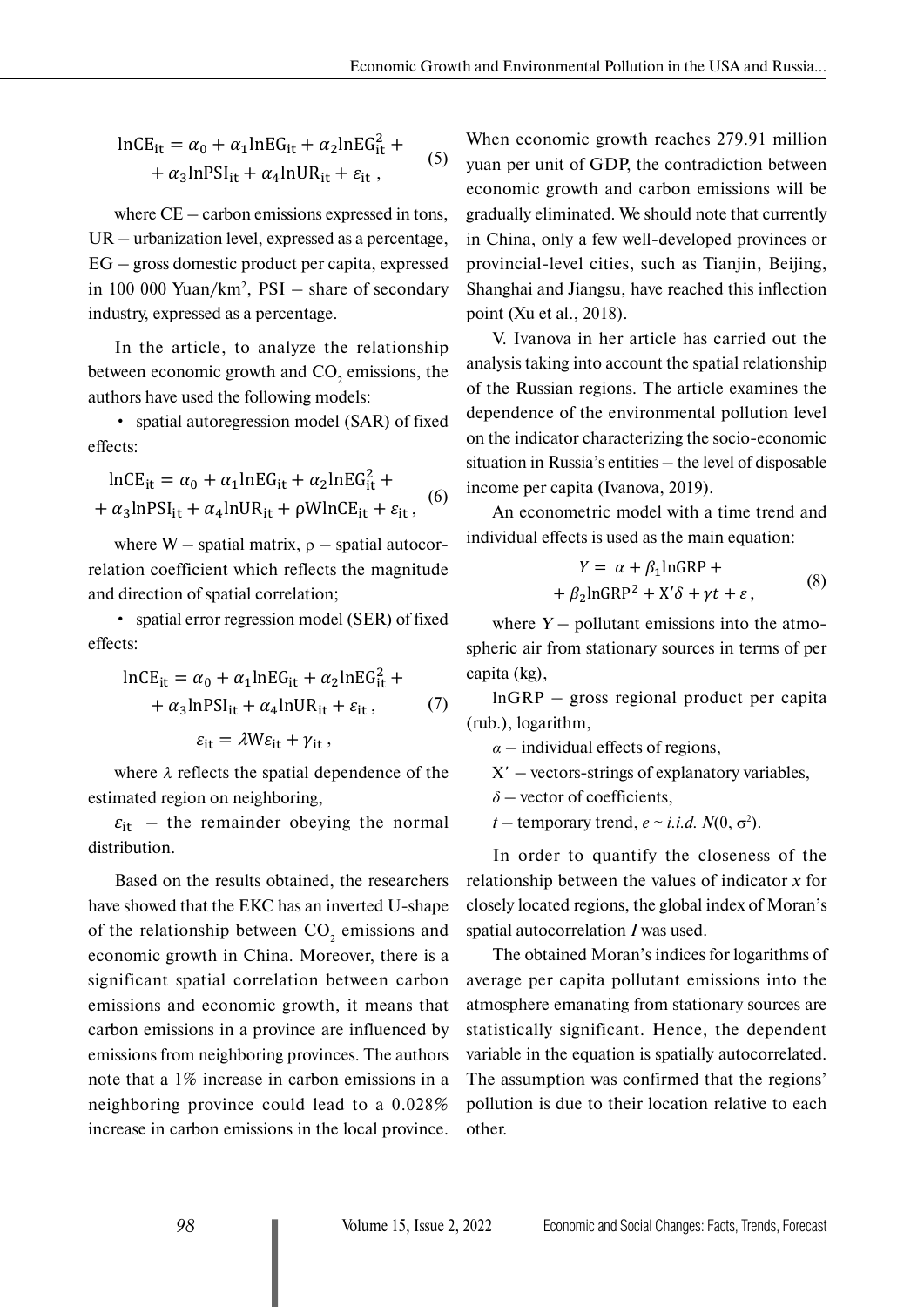The work of V. Ivanova has considered two regression models:

• Spatial autoregressive model including the spatial lag of the dependent variable (hereafter – SAR):

$$
Y = \alpha + \rho WY + \beta_1 \ln \text{GRP} + \beta_2 \ln \text{GRP}^2 +
$$
  
+ X' \delta + \gamma t + \varepsilon, (9)

• Spatial error model (hereafter – SEM):

$$
Y = \alpha + \beta_1 \ln \text{GRP} + \beta_2 \ln \text{GRP}^2 +
$$
  
+ X' \delta + \gamma t + \epsilon, (10)  

$$
\epsilon = \lambda W \epsilon + \epsilon,
$$

where  $W$  – matrix of spatial weights,  $X$  – matrix of control variables  $ρ$  and  $λ$ . The following control variables were used:

lnGini, lnElc– electricity consumption per capita (thousand kW/hr.),

lnGini*,* lnGini2 – Gini coefficient (income concentration index),

*Manf* – share of manufacturing industries in the sectoral structure of gross value added,

*Ming* – share of mining in the industry structure of value added.

The SAR model based on the spatial Lagrange multiplier test turned out to be preferable.

The research results have confirmed the hypothesis of an inverted U-shaped relationship between environmental emissions and per capita GRP. The significance of the income tipping point demonstrates that most regions are characterized by an increase in the pollutant volume with an increase in income.

Accordingly, the problem of the relationship between economic growth and environmental pollution does exist. Economic development, which affects the depletion of natural resources, cannot be sustainable in the long term. S.N. Bobylev considers new economic models, related to environmental factors: the green economy, the low-carbon economy, the blue economy, the bioeconomy, etc. (Bobylev, 2019). The researcher also points out the long-term objectives of the Russian economy development: the transition to sustainable development, replacement of the export-raw material model with a model with clearly defined environmental priorities, as well as human capital development. The author believes that for the Russian economy development, it is necessary to adopt its own sustainable development strategy, in which a new economic model should take an important place; to develop a system of sustainable development goals with appropriate indicators for the long term taking into account international experience and agreements in which Russia participates.

#### **Methodology and data**

In the study, we have used panel data. To verify the existence of spatial dependence in the data, we have performed Moran's test. The value of the Moran's index is found by the formula:

$$
I = \frac{\sum_{i=1}^{n} \sum_{j=1}^{n} w_{ij} (x_i - \bar{x}) (x_j - \bar{x})}{\frac{1}{n} \sum_{i=1}^{n} (x_i - \bar{x})^2 \sum_{i=1}^{n} \sum_{j=1}^{n} w_{ij}},
$$
(11)

where  $w_{ii}$  –spatial weights that are (i, j) elements of the spatial matrix W,

xi and xj  *–* values of variables in regions i and j,

 $\bar{x}$  – average value.

*n* – number of regions.

Spatial weights  $w_{ii}$  are a comparative characteristic of regions, with a higher value of the weighting coefficient, there is a greater similarity in the location of territories.

In the case of a positive Moran's index, the spatial dependence for variables is positive, otherwise it is negative, and at zero level it is absent (Zhukova et al., 2016).

Identification of weighting coefficients characterizing the level of spatial impact of indicators of other regions on the values of the region's indicator is one of the main factors of spatial data analysis. The weights are determined by a matrix, based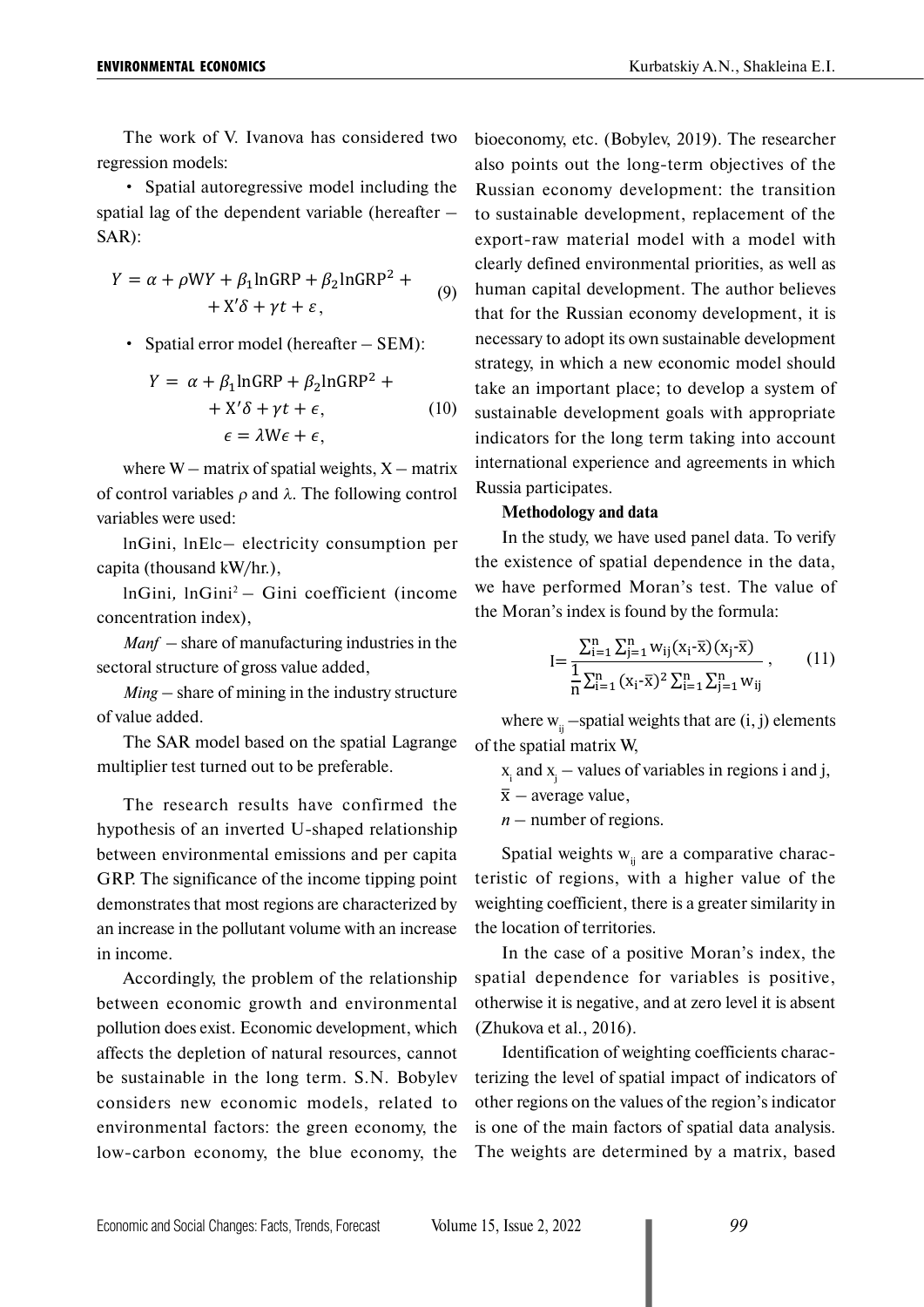on adjacency or distance. Distances between regions are set as distances between centroids or regional centers (Ivanova, 2019). To construct the spatial matrix, we have used inverse geographical distances.

The study constructed a model with spatial lag and spatial structure in errors (SAC – Spatial Autoregressive Combined):

$$
Y = \lambda \times (W \times y)_{it} + X_{it} \times \beta + \epsilon_{it},
$$
  
\n
$$
\epsilon_{it} = p \times (W \times \epsilon)_{it} + u_{it}, u_{it} \sim N(0, \sigma_u^2, I_n),
$$
\n(12)

where  $Y = (y_1, ..., y_n)^T$  – vector of dimension n×1 of values of the endogenous variable for each sampling unit,

 $\lambda$  – spatial autoregression coefficient,

n – number of sample items (territorial systems),

 $\rho$  – autoregression coefficient,

 $\epsilon_{it}$  – error vector (n×1) assuming autocorrelation,

 $W = (w_{ij})_{i=1,j=1}^{n,n}$  – spatial weighing matrix of size n×n, W*Y* – spatial lag of the dependent variable,

 $X = (x_{ij})_{i=1,j=1}^{n,k}$  – matrix of explanatory variables of size  $n \times k$ ,  $k$  – number of explanatory variables,

 $\beta$  – vector of dimension k×1 of the estimated parameters reflecting the influence of explanatory variables on the dependent variable,

 $u_{it} = (u_1, ... u_n)^T$  – vector  $n \times 1$  of the model residuals, with respect to which it is assumed hereafter that they are equally and independently distributed with zero mean and variance  $\sigma^2$ , it means that  $\varepsilon \sim N(0,\sigma^2,I_n)$ ,  $I_n - a$  unit matrix of size n×n.

We have carried out calculations using the statistical package R.

The data for the study were taken from the websites of the United States Environmental Protection Agency<sup>5</sup>, the U.S. Bureau of Economic Analysis<sup>6</sup> and the Federal State Statistics Service of Russia<sup>7</sup>.

#### **Research results and their analysis**

Before building the models, we have analyzed the regions of Russia and the USA with the highest and lowest pollution levels.

In 2018,  $CO<sub>2</sub>$  emissions in Wyoming amounted to 110 tons per capita, which is the highest in the United States. According to the Energy Information Administration (EIA), the state is a major producer of coal, natural gas and crude oil. Also, one of the most polluted states is North Dakota. In 2018, its emissions amounted to 77 tons per capita. It is one of the ten largest coal-producing states in the United States and provides almost 4% of coal production in the country<sup>8</sup>.

In Russia, the highest level of pollutant emissions was 1.6 tons per capita (Yamalo-Nenets Autonomous Okrug). According to the report "On the environmental situation in the Yamalo-Nenets Autonomous Okrug in 2017", the main pollution sources were oil and gas producing enterprises<sup>9</sup>.

Thus, both in the US states and in Russia's regions, the main reason for the high emission level is the mining industry.

As for the regions with the lowest level of  $CO<sub>2</sub>$ emissions per capita, in 2018 in the United States, those were the states of Maryland and New York with indicators of 7.7 and 7.8 tons, respectively. According to the Energy Information Administration (EIA), New York City, with a population of almost 20 million people, has one of the lowest  $CO<sub>2</sub>$ emissions per capita – about 8 tons per capita. It is important to notice that the New York economy is focused on activities with low energy consumption (for example, financial markets) $10$ .

<sup>&</sup>lt;sup>5</sup> United States Environmental Protection Agency. Available at:<https://www.epa.gov/>

<sup>6</sup> The Bureau of Economic Analysis (BEA). Available at: <https://www.bea.gov/>

<sup>7</sup> Available at:<https://rosstat.gov.ru/>

<sup>8</sup> Energy Information Administration (EIA). Available at:<https://www.eia.gov>

<sup>9</sup> On the environmental situation in the Yamalo-Nenets Autonomous Okrug in 2017: State Report. Salekhard, 2018. 10 Energy Information Administration (EIA). Available

at:<https://www.eia.gov>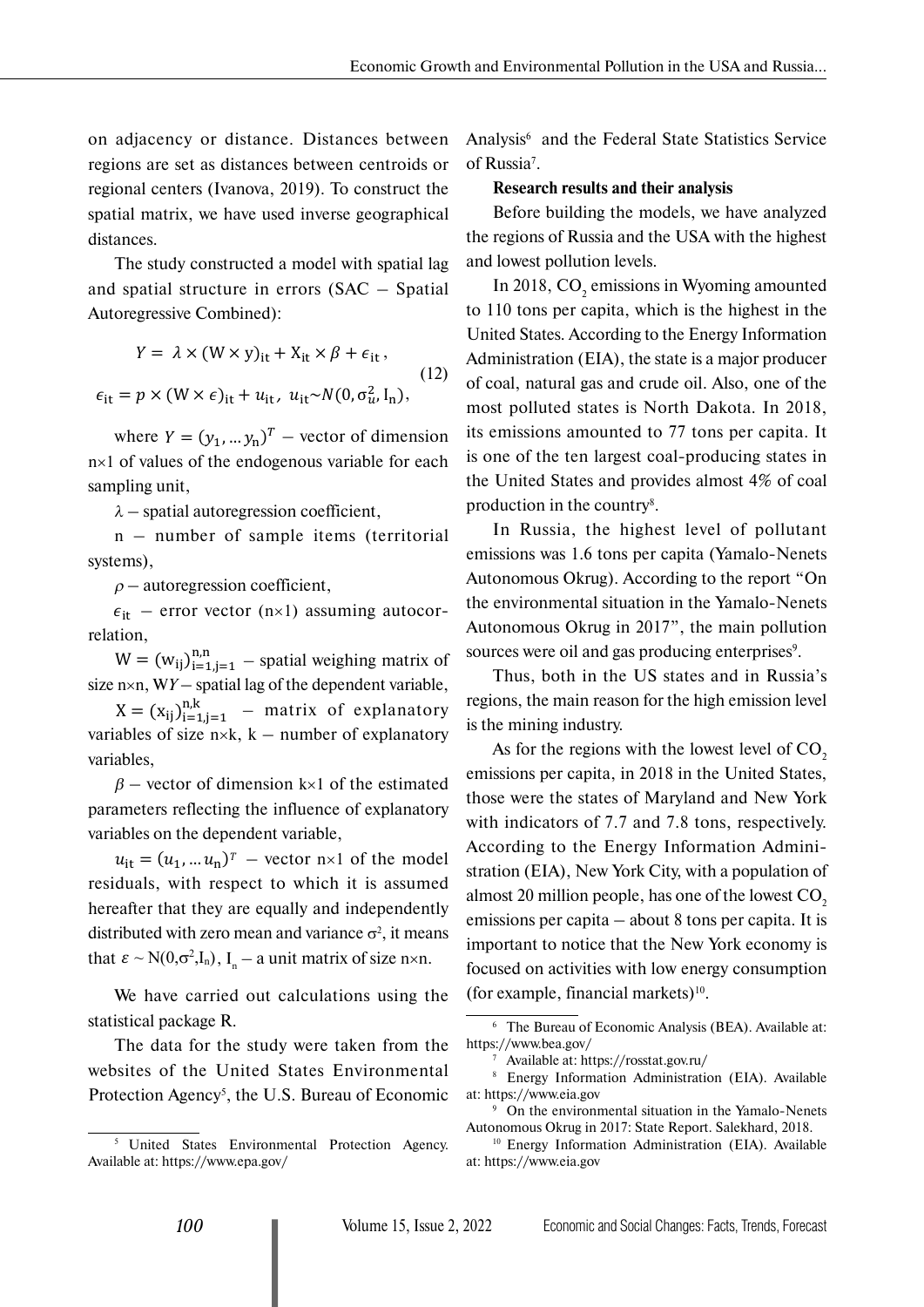| Year                                                                                                                                   | US Inverse Distance Matrix |         | Russia's Inverse Distance Matrix |         |  |  |  |
|----------------------------------------------------------------------------------------------------------------------------------------|----------------------------|---------|----------------------------------|---------|--|--|--|
|                                                                                                                                        | Moran's Index              | P-value | Moran's Index                    | P-value |  |  |  |
| 2004                                                                                                                                   | $-0.017$                   | 0.740   | $-0.011$                         | 0.802   |  |  |  |
| 2005                                                                                                                                   | $-0.016$                   | 0.66    | $-0.01$                          | 0.748   |  |  |  |
| 2006                                                                                                                                   | $-0.017$                   | 0.703   | $-0.011$                         | 0.771   |  |  |  |
| 2007                                                                                                                                   | $-0.016$                   | 0.675   | $-0.011$                         | 0.783   |  |  |  |
| 2008                                                                                                                                   | $-0.015$                   | 0.612   | $-0.009$                         | 0.649   |  |  |  |
| 2009                                                                                                                                   | $-0.013$                   | 0.455   | $-0.009$                         | 0.646   |  |  |  |
| 2010                                                                                                                                   | $-0.013$                   | 0.489   | $-0.007$                         | 0.505   |  |  |  |
| 2011                                                                                                                                   | $-0.013$                   | 0.49    | $-0.007$                         | 0.506   |  |  |  |
| 2012                                                                                                                                   | $-0.014$                   | 0.516   | $-0.008$                         | 0.587   |  |  |  |
| 2013                                                                                                                                   | $-0.012$                   | 0.439   | $-0.007$                         | 0.488   |  |  |  |
| 2014                                                                                                                                   | $-0.012$                   | 0.432   | $-0.007$                         | 0.463   |  |  |  |
| 2015                                                                                                                                   | $-0.014$                   | 0.518   | $-0.007$                         | 0.485   |  |  |  |
| 2016                                                                                                                                   | $-0.014$                   | 0.561   | $-0.007$                         | 0.492   |  |  |  |
| 2017                                                                                                                                   | $-0.014$                   | 0.561   | $-0.009$                         | 0.605   |  |  |  |
| 2018                                                                                                                                   | $-0.015$                   | 0.595   | $-0.010$                         | 0.731   |  |  |  |
| Source: Own compilation according to data of Energy Information Administration (https://www.eia.gov), U.S. Bureau of Economic Analysis |                            |         |                                  |         |  |  |  |

|  | Table 1. Moran's index and p-value for the dependent variable "pollutant emissions" in the USA and Russia (by year) |
|--|---------------------------------------------------------------------------------------------------------------------|
|--|---------------------------------------------------------------------------------------------------------------------|

Source: Own compilation according to data of Energy Information Administration [\(https://www.eia.gov\)](https://www.eia.gov), U.S. Bureau of Economic Analysis ([https://www.bea.gov\)](https://www.bea.gov), and Federal State Statistics Service of Russia ([https://rosstat.gov.ru/\)](http://www.gks.ru/).

In Russia, the lowest value was observed in 2018 in the Republic of Ingushetia  $-0.002$  tons per capita. We have noted that most of the regions with low pollutant emissions are located in the south of Russia (North Caucasian Federal District) and are the least economically developed. Also, low rates were recorded in Moscow and Saint Petersburg. This is not surprising, since these cities have the highest population density: in Moscow, it is 4,925.9 people per 1 sq. km, and in Saint-Petersburg – 3,741.5 people per 1 sq. km.

The next step for analyzing the spatial dependence between regions on the pollutant emission level is to find the Moran's spatial autocorrelation index *(Tab.1)*.

We can see that in Russia and the USA there is a spatial correlation according to the dependent variable, which means that the pollutant emissions are significant (at a significance level of 0.1). Accordingly, the emission level in one region is closely related to the emission level in another, so spatial models for the environmental Kuznets curve are constructed further:

1) for the USA:

$$
Y = \lambda \times W \times y +
$$

 $+\beta_1 \times \ln GDP + \beta_2 \times \ln GDP^2 + \beta_3 \times (Min) +$ +4 × () + 5 × ln In +6 × lnEl + u ,  $u = pWu + \varepsilon,$ (13)

where *Y –* dependent variable (energy-related carbon dioxide emissions per capita (metric tons),  $W$  – matrix of spatial weights,

 $\lambda$  and  $p$  – spatial parameters.

We have used the following variables as explanatory variables:

lnGDP – real GDP by state per capita (in 2012 prices, million US dollars);

(*Min*) – share of mining in the sectoral structure of GDP by state;

(*Man*) – share of manufacturing industries in the structure of GDP by state;

lnIn – disposable income per capita (US dollars);

lnEl – energy consumption per capita (million BTU);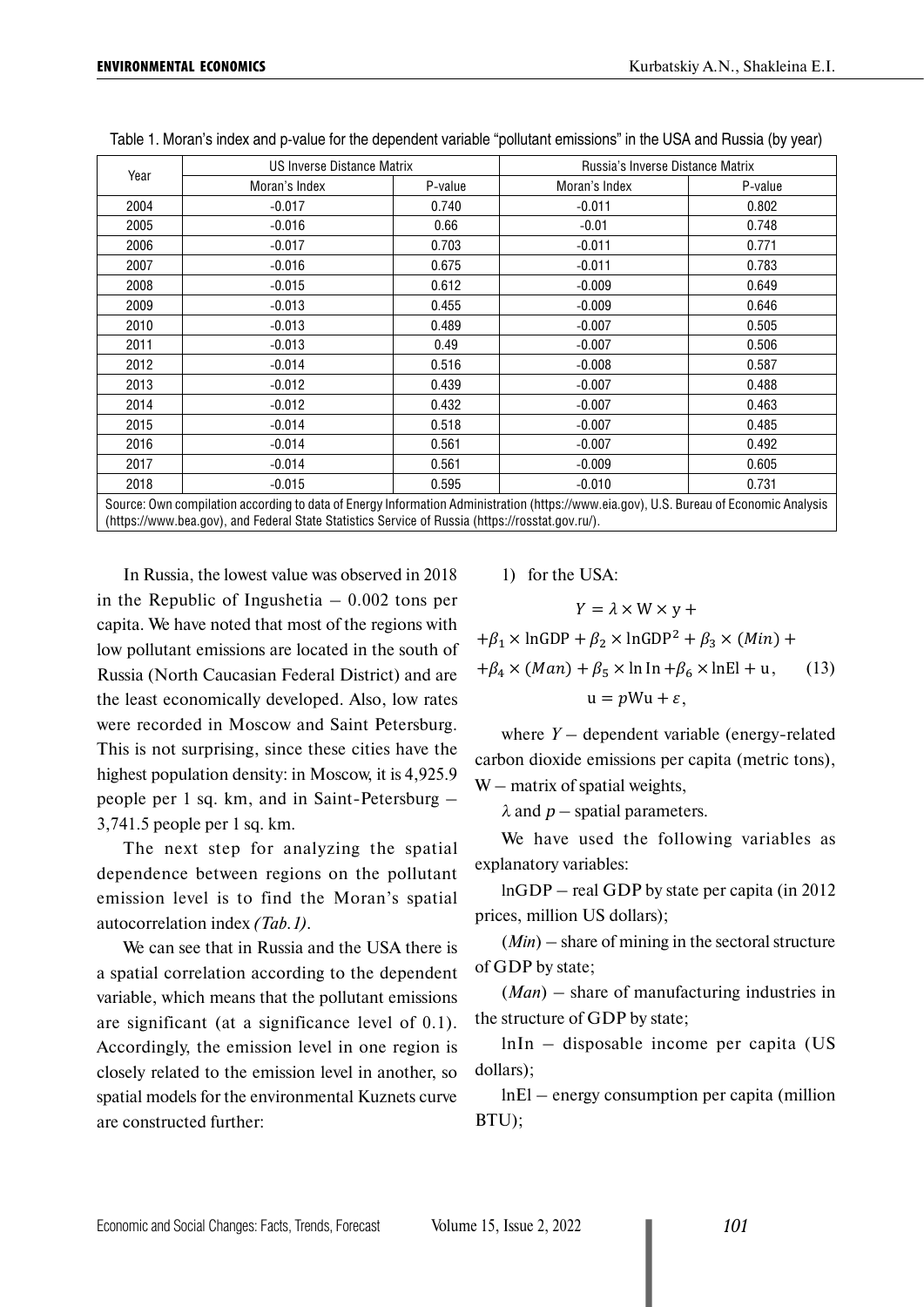2) for Russia's regions:

$$
Y = \lambda \times W \times y +
$$
  
+  $\beta_1 \times \ln \text{GRP} + \beta_2 \times \ln \text{GRP}^2 + \beta_3 \times (Min) +$   
+  $\beta_4 \times (Man) + \beta_5 \times \ln \text{Ln} + \beta_6 \times \ln \text{EL} + u,$  (14)  

$$
u = pWu + \varepsilon,
$$

where  $Y -$  dependent variable (pollutant emissions into the atmospheric air from stationary sources per capita (t)),  $W -$  matrix of spatial weights,  $\lambda$  and  $p$  – spatial parameters. We have used the following variables as explanatory variables:

lnGRP – gross regional product per capita (in 2012 prices, million rubles);

(*Min*) – share of mineral extraction in the sectoral structure of GRP;

(*Man*) – share of manufacturing industries in the structure of GRP;

lnIn – average per capita monetary income (thousand rubles);

lnEl – electricity consumption per capita (thousand kWh).

It is worth noting that the dependent variables in the USA and Russia are different. For the US data, an indicator of  $CO_2$  emissions, related to energy, was taken. They arise as a result of the consumption of fossil fuels in all sectors including residential, commercial, industrial, as well as

during electricity consumption for production. We have taken the indicator "air pollutant emissions from stationary sources" as a dependent variable for analyzing regional data for Russia. It includes the following pollutants: sulfur dioxide, nitrogen oxides, carbon monoxide, hydrocarbons taking into account volatile organic compounds. The differences in the dependent variables, taken for analysis, are due to the fact that the methodologies for accounting for pollutant emissions in the USA and Russia differ.

*Table 2* shows the results of the obtained models. Spatial autoregression coefficients are significant in both models; therefore, there is an interdependence of the pollution levels of neighboring regions both in Russia and in the USA.

In the model, based on the data from Russia's regions, the coefficients for all variables except *Min* and *Man* are statistically significant. In the USA, the coefficients for the variables *Min, Man*, lnEl are statistically significant. The estimates in *Table 2* cannot be interpreted directly because the spatial regression specification should be taken into account for the coefficients obtained. If there are lags of a dependent variable or independent variables in the models, then the dependent variable in *i*-th region (state) is influenced not only by its regressors, but also by indicators of other regions (states).

|                                            | Coefficient |            | Standard error |           |
|--------------------------------------------|-------------|------------|----------------|-----------|
|                                            | <b>USA</b>  | Russia     | <b>USA</b>     | Russia    |
| Spatial coefficient                        | 0.18        | $-0.56$    |                |           |
| Spatial autoregression coefficient         | $-0.66**$   | $1.18**$   | (0.09)         | (-0.35)   |
| <b>Regressors</b>                          |             |            |                |           |
| Share of mining                            | $0.00**$    | 0.00       | (0.00)         | (0.00)    |
| Share of manufacturing industries          | $0.01***$   | 0.00       | (0.00)         | (0.00)    |
| Ln (Gross regional product)                | $-0.69$     | $-1.43***$ | $(-2.71)$      | $(-0.35)$ |
| (In (Gross regional product)) <sup>2</sup> | $-0.02$     | $0.05***$  | $(-0.12)$      | $(-0.01)$ |
| Ln (Average per capita income)             | 0.11        | $0.21***$  | $(-0.07)$      | $(-0.06)$ |
| Ln (Electricity consumption)               | $0.85***$   | $-0.46**$  | $(-0.04)$      | $(-0.14)$ |

Table 2. SAC-FE model estimates

Note:  $*** - p < 0.001$ ;  $** - p < 0.01$ ;  $* - p < 0.05$ ; .  $- p < 0.1$ .

Source: Own compilation according to data of Energy Information Administration (<https://www.eia.gov>), U.S. Bureau of Economic Analysis [\(https://www.bea.gov\)](https://www.bea.gov), and Federal State Statistics Service of Russia [\(https://rosstat.gov.ru/](http://www.gks.ru/)).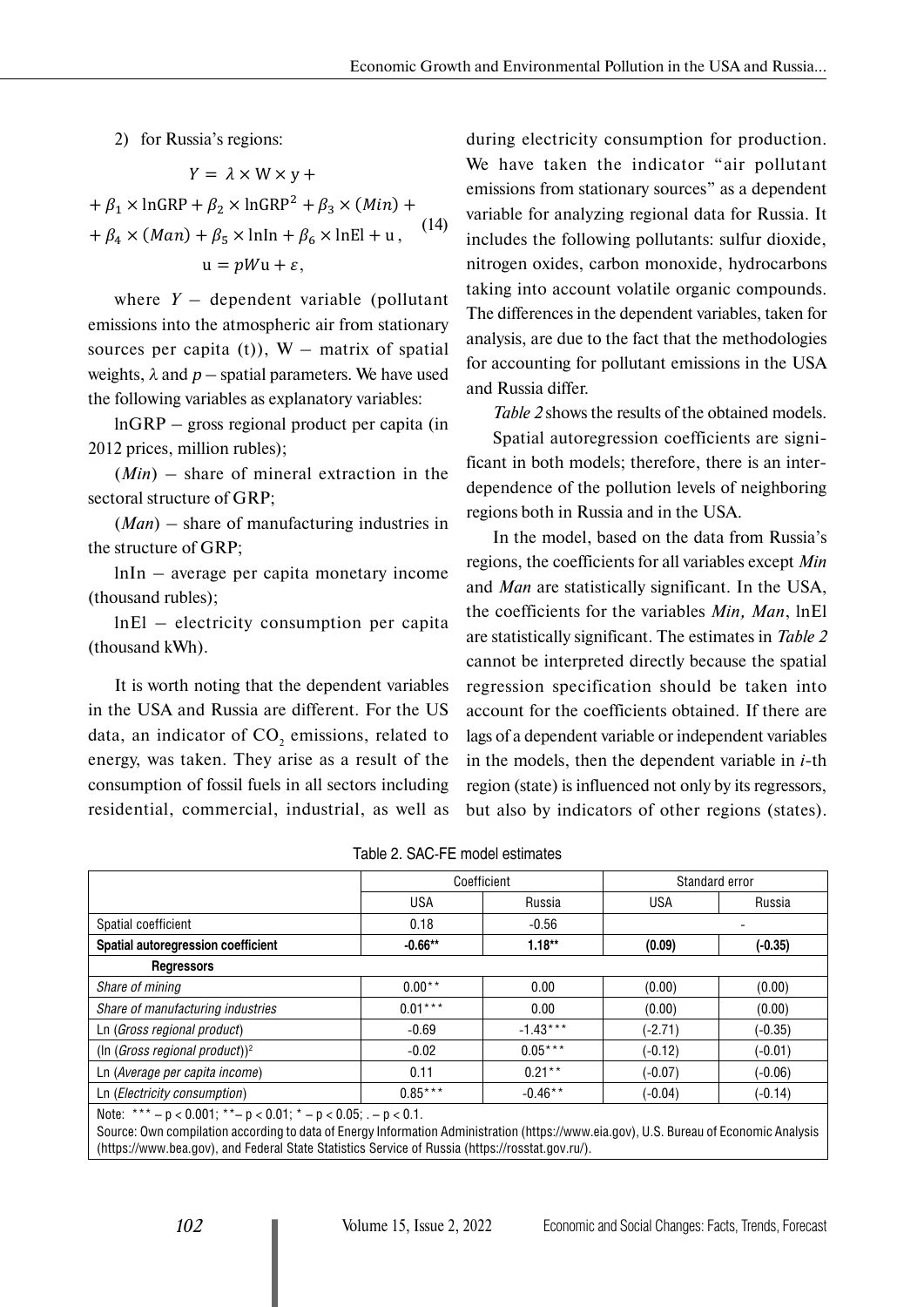Direct and indirect effects are used for the correct interpretation of the coefficients. The direct effect is the influence of exogenous variables that relate to *i*-th state on the explained variable λ of *i*-th state. It is worth noting that in the simplest models, this is the coefficient  $\beta$  before the variable. If there are *X* and *Y* lags in the equations, then the direct effect is calculated as the average value of the diagonal elements of the matrix  $(I - p \times W)^{-1} - \beta_i$ , where *I* is a unit matrix of size *N* (number of states), and *W* is a matrix of weights (matrix of inverse distances). The indirect effect is the effect of independent variables that relate to *i*-th state on the dependent variable of *j*-th state. This effect is calculated as the average value of the non-diagonal elements of the matrix  $(I - p \times W)^{-1}$ - $\beta_i$ .

The specificity of this model is that the right side of the equation includes the spatial lag of the endogenous variable  $(\lambda \times W \times V)$ . Coefficients for independent variables cannot be interpreted directly; this requires direct and indirect effects which we have calculated at the next step.

According to *Table 3*, the coefficient for the variable "Share of mining" in both countries is significant. Accordingly, both in Russia and in the USA, this economic branch has an impact on pollutant emissions.

Indeed, the extractive industry makes a big contribution to the amount of pollutant emissions (Addison, 2018). When burning oil and gas, large amounts of  $CH_4$  (methane),  $C_2H_6$  (ethane),

and  $CO<sub>2</sub>$  (carbon dioxide) are released into the atmosphere.

Also, in both countries, the coefficient for the variable "Share of manufacturing industries" is significant. Accordingly, manufacturing has a significant impact on emissions in both the US and Russia.

Moreover, this industry affects emissions not only in a particular state, but also in neighboring ones. For instance, a sharp increase in the cost of natural gas in one state may lead to the introduction of new energy-efficient technologies, which, in turn, will have an impact on reducing emissions and improving living standards. In the long term, this may affect production facilities, located in neighboring states. They can follow suit and also introduce more energy-efficient technologies to reduce energy consumption and decrease emissions. Accordingly, changes in the manufacturing industry in this state will affect emissions changes in others.

As for the region's GRP variable (or state GDP), this variable is not significant in the USA. We can assume that the lack of impact of this indicator on emissions is due to the fact that the main industries that influence carbon dioxide emissions (mining and manufacturing) do not make a significant contribution to the state's GDP. Thus, the hypothesis of the existence of the environmental Kuznets curve on the data of the US states has not been confirmed. It means that the

|                                   | Direct effect |            | Indirect effect |         |
|-----------------------------------|---------------|------------|-----------------|---------|
|                                   | <b>USA</b>    | Russia     | <b>USA</b>      | Russia  |
| Share of mining                   | $0.005*$      | $0.03***$  | 0.01            | 0.00    |
| Share of manufacturing industries | $0.01***$     | $0.01*$    | 0.01.           | 0.00    |
| In(Gross regional product)        | $-0.71$       | $2.85***$  | $-1.31$         | $-0.35$ |
| (In(Gross regional product)),     | 0.02          | $-0.11***$ | 0.04            | 0.01    |
| In(Average per capita income)     | 0.11          | $-0.54***$ | 0.2             | 0.07    |
| In(Electricity consumption)       | $0.88***$     | $1.28***$  | 1.62.           | $-0.16$ |

Table 3. Magnitude of direct and indirect effects

Source: Own compilation according to data of Energy Information Administration [\(https://www.eia.gov\)](https://www.eia.gov), U.S. Bureau of Economic Analysis (<https://www.bea.gov>), and Federal State Statistics Service of Russia ([https://rosstat.gov.ru/\)](http://www.gks.ru/).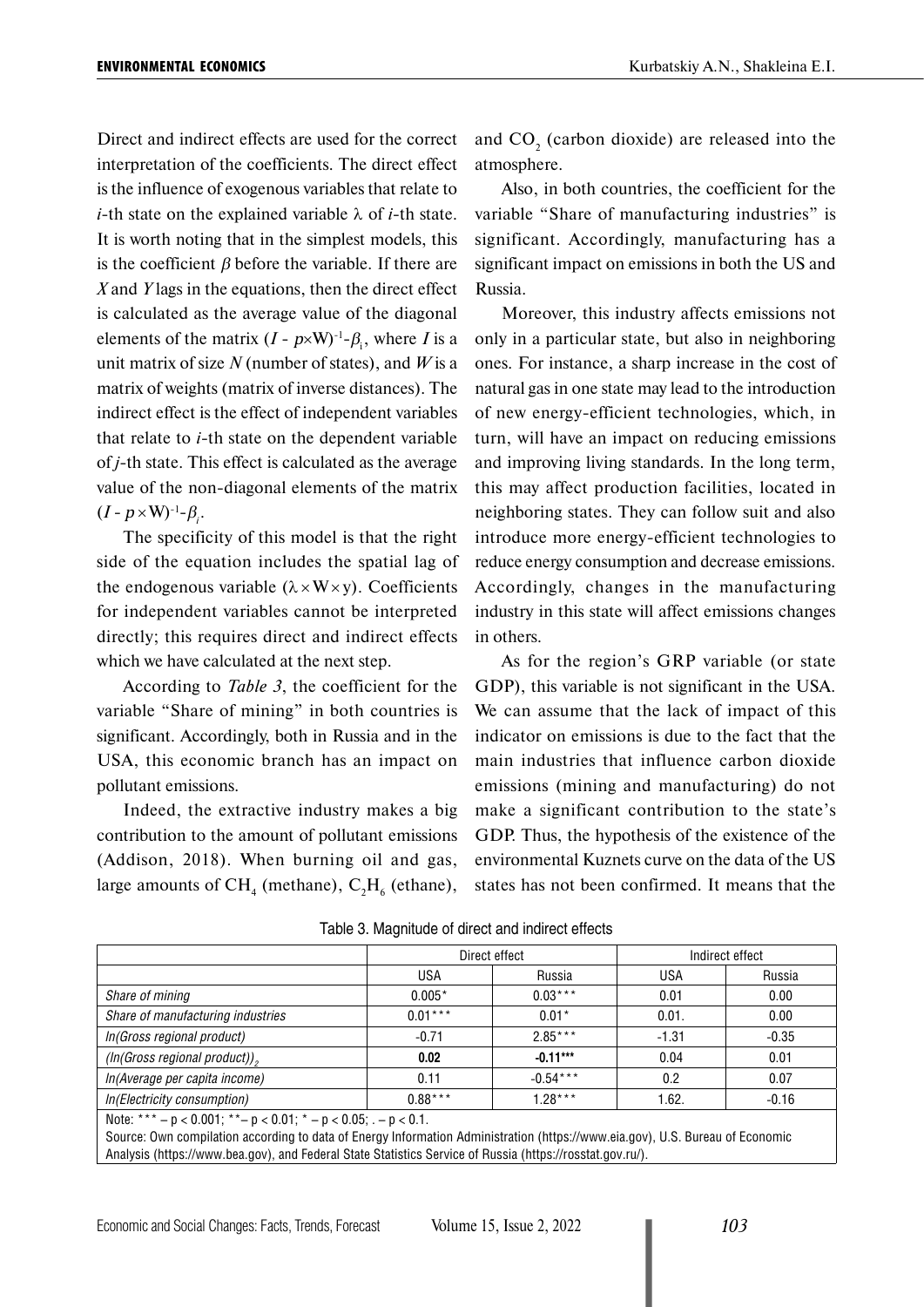level of carbon dioxide emissions does not depend on the state's economic growth. Consequently, changing the economic structure by reducing the share of manufacturing and extractive industries does not have a significant impact on the economic development rate, but at the same time entails a reduction in emissions in the United States.

However, for Russia, the GRP variable turned out to be significant. The results of the model's evaluation confirmed the presence of EKC, which means that there is an inverted U-shaped dependence of pollutant emissions on GRP in Russia's regions. Variable  $(lnGDP)^2$  is significant, therefore, the change in this indicator has an impact on the change in carbon dioxide emissions. Next, we have found GRP turning point, after which the pollutant emissions level will decrease. To calculate the turning point, the found values of the direct effects  $(lnGREP)$  and  $(lnGRP)^2$  were taken. The result was 581,602 (in 2012 prices, rubles).

Accordingly, in 10 regions out of 75, the average annual GRP per capita for the period 2004–2018 exceeds this value. Large indicator values are typical for Moscow and regions with a raw material exportoriented economy. Most of them are characterized by a high share of mining in the GRP structure. For example, in the Magadan Oblast in 2018, the share of the extractive industry in the GRP structure was 37%.

Thus, the value of the GRP turning point, obtained over a given period, cannot be considered easily achievable for many Russia's regions.

Accordingly, Russia's continued dependence on energy-intensive types of production not only poses a problem for the Russian economy in the future, but is also expected to exacerbate the consequences it faces as a result of climate change. Therefore, it is necessary to take measures to reduce greenhouse gas emissions and preserve the environment. Let us try to highlight the main measures.

First of all, it is necessary to revise the goal of reducing emissions by 2030. For instance, we can

try to take into account the experience of the EU countries, which have committed to reduce air emissions by 55% by 2030. Also, in many countries there is a quota trading policy, which means that a limit on carbon dioxide emissions is set. A government agency sets a "limit" on the emissions that can be produced in its jurisdiction, and companies are given carbon emission quotas. These quotas can be used or sold to other companies. It is possible to raise the question of setting more stringent requirements for greenhouse gas emissions. So, for example, it is possible to make a decision on a carbon tax, and to introduce a fee for burning carbon-based fuels. It is worth noting that this tax is taken into account in the policies of many developed countries in order to reduce the use of fossil fuels, the burning of which harms the environment. The Government of the Russian Federation started discussing this issue at the end of 2021.

Second, it is important to gradually reduce emissions of coal-fired electricity. Instead, it is necessary to develop other sources of energy, such as solar, wind, tidal, geothermal. Investment from the state is essential part for the development of alternative sources.

Third, measures should be taken in the field of agriculture and forestry, which is to increase the amount of  $CO_2$  absorption due to new forest plantations and to reduce  $N_2O$  emissions by reducing the amount of fertilizers used.

Fourth, it is necessary to increase the number of landfill gas capture plants for reducing emissions. Landfill gas is a renewable energy source. So that the gas does not dissipate in the atmosphere, it can be captured, processed and used.

#### **Conclusion**

Global warming is one of the most serious problems in the world today. It is believed that the cause of environmental problems is economic growth: an increase in production leads to emission growth.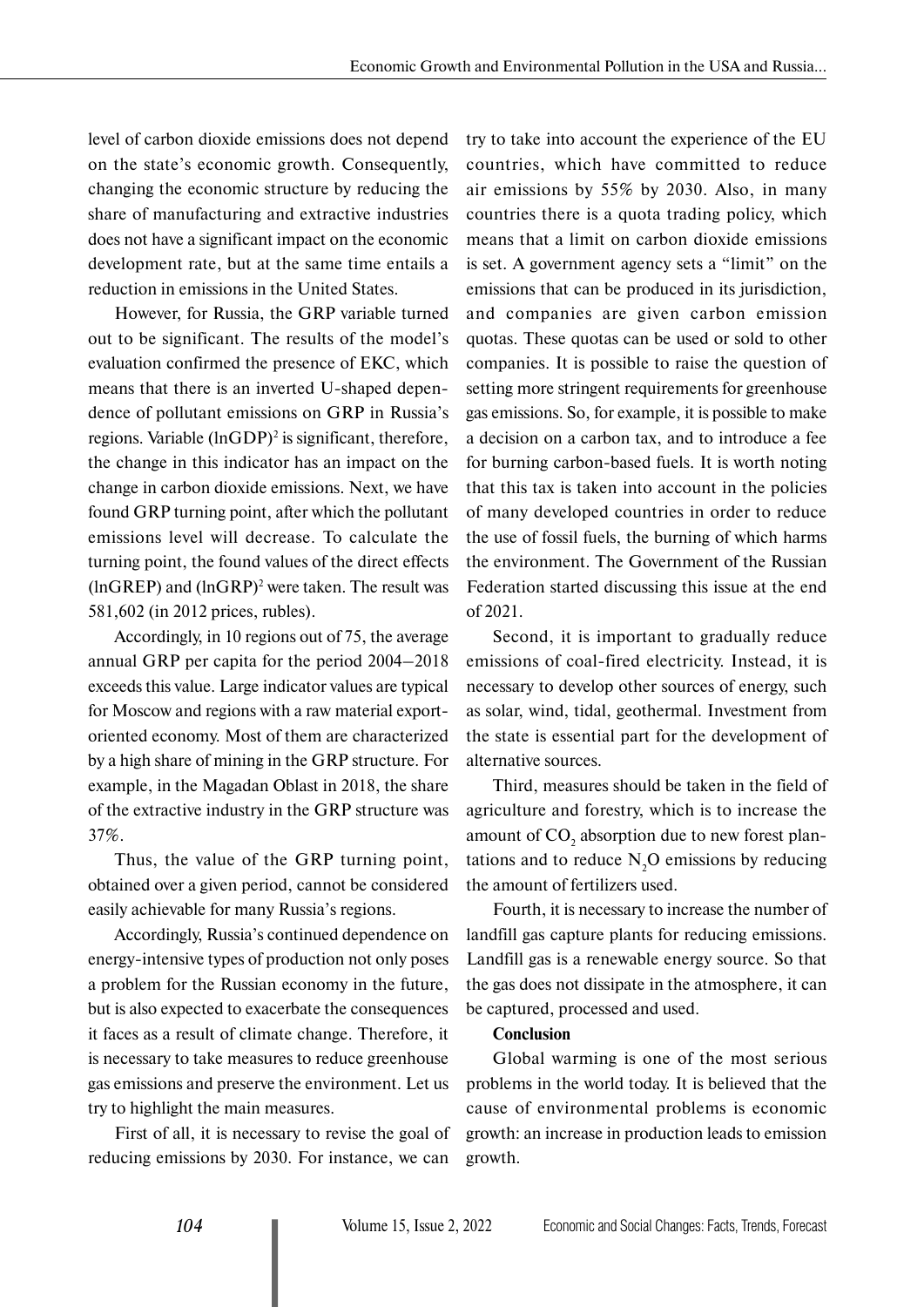The article assesses the impact of mining, manufacturing, monetary income per capita, electricity consumption on air pollution (pollutant emissions) in the two countries. There is no doubt that air pollution, even at the regional level, is also influenced by the policies of States including neighboring countries. The obvious difficulty lies in the fact that it is difficult for countries to agree on common approaches to solving the problem of environmental pollution, in particular air. The situation is aggravated by the difficult international situation, when many agreements are being revised, and countries are withdrawing from the treaties. The Paris Agreement is an example. It is impossible to ignore the positive fact that the current positions of the Presidents of the Russian Federation and the United States on this issue do not contradict each other in general.

As a result of the analysis, we have revealed that economic growth may not have an impact on the pollution level (for example, in the USA). As policy measures in the United States, we can consider the reduction of the manufacturing and extractive industries, since it will not affect the development rate of the US economy. It is also worth noting that the use of energy-efficient technologies and renewable energy sources will lead to a reduction in the pollutant emissions level.

In Russia's regions, we have obtained a U-shaped dependence of pollutant emissions on the region's GRP for the period from 2004 to 2018. But the calculated value of the GRP turning point, upon reaching which emissions of pollutants should begin decreasing, turned out to be quite high for

Russia's entities, and only in 10 of them the emission level decreases when this value is reached. Thus, the confirmation of the hypothesis of the existence of the environmental Kuznets curve on Russian data is conditional. Regions with a high GRP level correspond to a high emission level, since they have a significant raw material base.

Consequently, the economic growth of Russia's regions cannot be defined as stable in the long term and contributing to reducing the pressure exerted on the environment. The main reason is the raw material dependence of the Russian economy. Decarbonization measures are quite obvious: the use of highly efficient, "clean" technologies in the extractive sector of the economy, energy-saving technologies in the manufacturing sector, as well as the implementation of economic diversification. Nevertheless, their intensive implementation remains an extremely difficult task.

In conclusion, we would like to note that the research results can help in modeling regional economic growth taking into account trends in environmental policy. The more accurate the estimates of the coefficients of the factors considered in the model are, the more concrete it is possible to formulate assumptions about the necessary regional policy measures and their impact on economic growth, as well as predict pollution levels. The approach to this issue in the United States is also useful for Russia, despite the fundamental differences in the economies of the two countries. The findings may be useful for a coordinated environmental policy at the federal and regional levels.

### **References**

- Addison T. (2018). Climate change and the extractives sector. *Extractive Industries*, 460.
- Arellano M., Bond S. (1991). Some tests of specification for panel data: Monte Carlo evidence and an application to employment equations. *The Review of Economic Studies*, 58(2), 277–297.
- Bobylev S.N. (2019). New economic models and sustainable development. *Ekonomicheskoe vozrozhdenie Rossii=The Economic Revival of Russia*, 3, 23–29 (in Russian).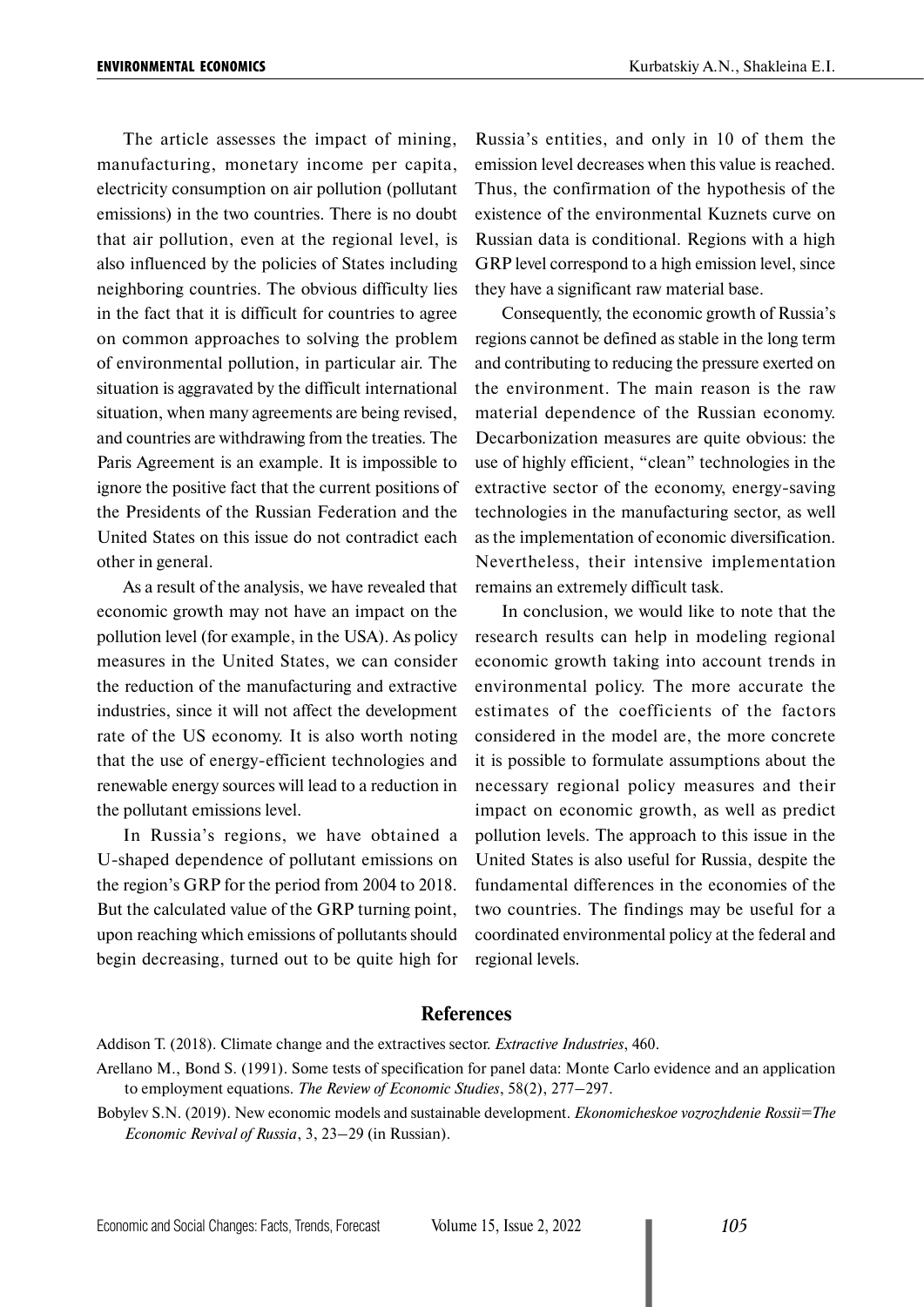- Canas A., Ferrao P., Conceicao P. (2003). A new environmental Kuznets curve? Relationship between direct material input and income per capita: Evidence from industrialized countries. *Ecological Economics*, 46(2), 217–229.
- Dinda S. (2004). Environmental Kuznets curve hypothesis: A survey. *Ecological Economics*, 49(4), 431–455.
- Druzhinin P.V., Shkiperova G.T. (2014). Assessment of mutual influence of economic and ecological processes. *Ekonomicheskie i sotsial'nye peremeny: fakty, tendentsii, prognoz=Economic and Social Changes: Facts, Trends, Forecast,* 2(32), 213–224 (in Russian).
- Druzhinin P.V., Shkiperova G.T., Potasheva O.V. (2018). Environmental Kuznets curve: The case of Russian and Finland. *Ekonomika: vchera, segodnya, zavtra=Economics: Yesterday, Today and Tomorrow*, 8(11а), 83–97 (in Russian).
- Grossman G.M., Krueger A.B. (1991). Environmental impacts of a North American free trade agreement. *National Bureau of Economic Research, Working Paper Series,* 3914.
- Ivanova V. (2019). GRP and environmental pollution in Russian regions: Spatial econometric analysis. *Kvantil'=Quantile,* 14, 53–62 (in Russian).
- Jian J., Fan X., He P. et al. (2019). The effects of energy consumption, economic growth, and financial development on CO<sub>2</sub> emissions in China: A VECM Approach. *Sustainability*, 11(18), 4850.
- Ketenci N. (2018). The environmental Kuznets curve in the case of Russia. *Russian Journal of Economics*, 4, 249–265.
- Kudryavtseva O.V., Ivanov E.V., Kolesnik D.P. et al. (2017). Assessment of the impact of environmental pollution on economic growth. *Nauchnye issledovaniya ekonomicheskogo fakul'teta. Elektronnyi zhurnal=Scientific Research of Faculty of Economics. Electronical Journal*, 9(3), 68–80 (in Russian).
- Mihalishchev S., Raskina Yu. (2016). Environmental Kuznets Curve: A case of Russia. *Finansy i biznes=Finance and Business*, 1, 17–39 (in Russian).
- Motrenko A.P. (2011). Using the Granger test when predicting time series. *Mashinnoe obuchenie i analiz dannykh=Machinery Learning and Data Analysis*, 1(1), 51–60 (in Russian).
- Pao H.T., Tsai C.M. (2010). CO<sub>2</sub> emissions, energy consumption and economic growth in BRIC countries. *Energy Policy*, 38(12), 7850–7860.
- Shikwambana L., Mhangara P., Kganyago M. (2021). Assessing the relationship between economic growth and emissions levels in South Africa between 1994 and 2019. *Sustainability*, 13(5), 2645.
- Soytas U., Sari R., Ewing B.T. (2007). Energy consumption, income, and carbon emissions in the United States. *Ecological Economics*, 62(3–4), 482–489.
- Xu H., Zhang C., Li W., Zhang W., Yin H. (2018). Economic growth and carbon emission in China: A spatial econometric Kuznets curve? *Zbornik radova Ekonomskog fakulteta u Rijeci: časopis za ekonomsku teoriju i praksu*, 36(1), 11–28.
- Yang X., Lou F., Sun M. et al. (2017). Study of the relationship between greenhouse gas emissions and the economic growth of Russia based on the Environmental Kuznets Curve. *Applied Energy*, 193, 162–173.
- Zhukova A.K., Silaev A.M., Silaeva M.V. (2016). Spatial analysis of life expectancy in Russian regions. *Prostranstvennaya ekonomika=Spatial Economics*, 4, 112–128 (in Russian).
- Zhuravleva T.A., Semenova E.M., Pavlov K.V. (2017). Economic growth and problems ecology in Russia. *Izvestiya Tul'skogo gosudarstvennogo universiteta. Ekonomicheskie i yuridicheskie nauki=News of the Tula State University. Economic and Legal Sciences*, 2(1), 188–195 (in Russian).